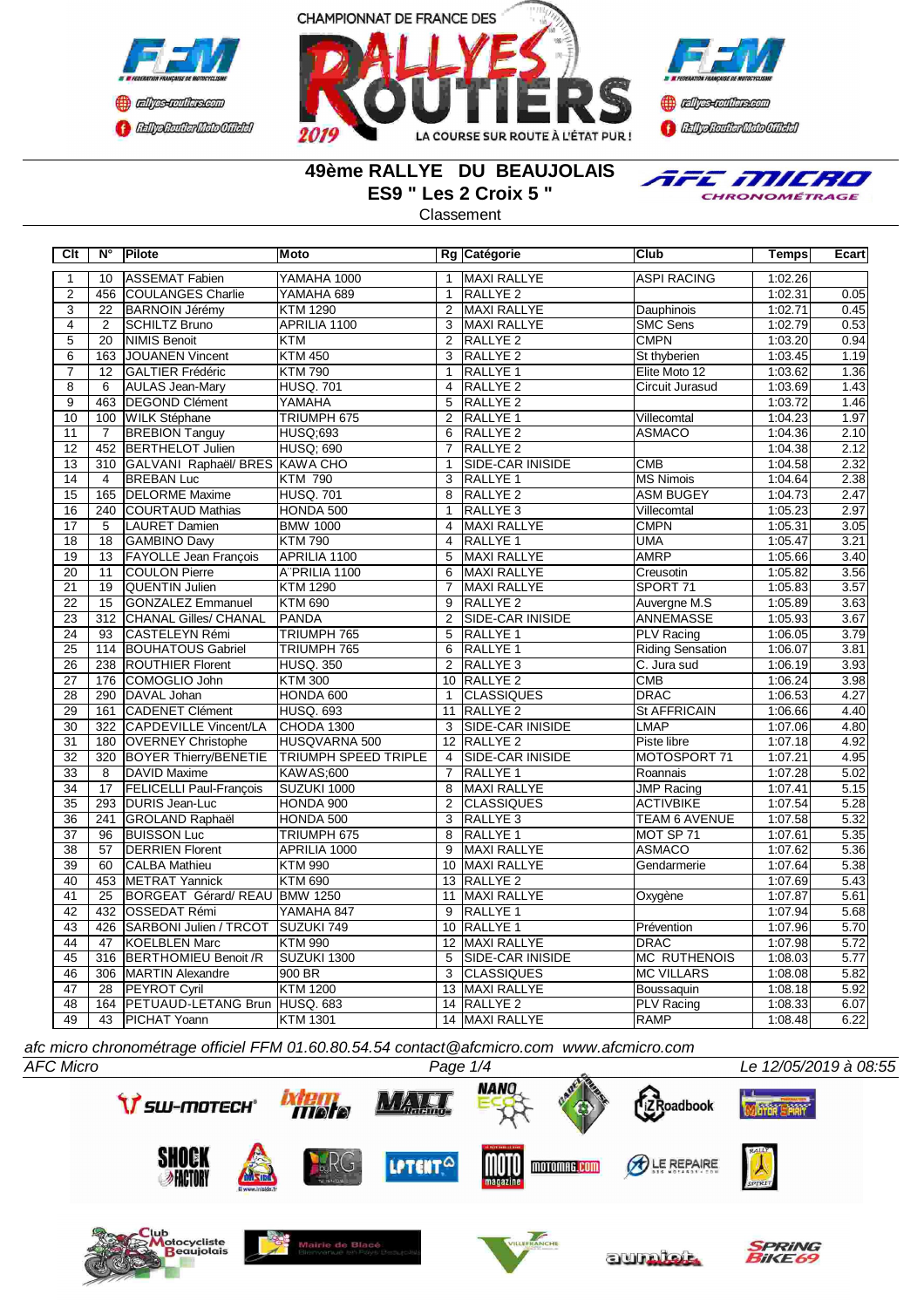





49ème RALLYE DU BEAUJOLAIS ES9 " Les 2 Croix 5 " **Classement** 



| Clt             | $N^{\circ}$      | <b>Pilote</b>                    | Moto              |                 | Rg Catégorie            | Club                  | <b>Temps</b> | Ecart |
|-----------------|------------------|----------------------------------|-------------------|-----------------|-------------------------|-----------------------|--------------|-------|
| 50              | 406              | DEPARDON Jérôme/ DE              | <b>BMW 1100</b>   |                 | 15 MAXI RALLYE          | <b>UMA</b>            | 1:08.52      | 6.26  |
| 51              | 42               | <b>VERMOREL Sylvain</b>          | <b>KTM 1301</b>   |                 | 16 MAXI RALLYE          | Picarlou              | 1:08.56      | 6.30  |
| 52              | 420              | <b>BERNARD Thibaut</b>           | YAMAHA 850        | 11              | RALLYE 1                | <b>UMA</b>            | 1:08.64      | 6.38  |
| 53              | 174              | <b>BEAUCOUD Andy</b>             | <b>HUSQU: 300</b> |                 | 15 RALLYE 2             | St Chamond            | 1:08.70      | 6.44  |
| $\overline{54}$ | $\overline{94}$  | <b>LARUE Gilles</b>              | YAMAHA 850        | 12              | <b>RALLYE 1</b>         | <b>CAROLE MC</b>      | 1:08.74      | 6.48  |
| 55              | 120              | <b>LEGER Pascal</b>              | TRIUMPH 675       |                 | 13 RALLYE 1             | <b>RM Creusotin</b>   | 1:08.90      | 6.64  |
| 56              | 99               | <b>DEVILLARD Mathieu</b>         | TRIUMPH 765       | 14              | <b>RALLYE 1</b>         | SPORT 71              | 1:08.91      | 6.65  |
| 57              | 97               | <b>BRUN Eudes</b>                | TRIUMPH 675       |                 | 15 RALLYE 1             | Motosport 71          | 1:08.93      | 6.67  |
| 58              | 105              | SIMONNET Hervé                   | YAMAHA 850        | $\overline{16}$ | <b>RALLYE 1</b>         | <b>CORRC</b>          | 1:08.99      | 6.73  |
| 59              | 41               | <b>JOZON Luc / HOUWINK</b>       | YAMAHA MT10       | 17              | <b>MAXI RALLYE</b>      | Sport 71              | 1:09.12      | 6.86  |
| 60              | 425              | <b>AULAS Cyril</b>               | <b>KTM 939</b>    | $\overline{17}$ | <b>RALLYE 1</b>         |                       | 1:09.16      | 6.90  |
| 61              | 434              | GUERRIN Jérémy                   | TRIUMPH 678       | 18              | <b>RALLYE 1</b>         |                       | 1:09.18      | 6.92  |
| 62              | 400              | <b>TERRIER Laurent</b>           | YAMAHA 1000       | 18              | MAXI RALLYE             |                       | 1:09.24      | 6.98  |
| 63              | 124              | <b>CHAPAS Tom</b>                | YAMAHA750         |                 | 19 RALLYE 1             | <b>MC BESANCON</b>    | 1:09.28      | 7.02  |
| 64              | 16               | <b>MENERET Florian</b>           | APRILIA 1100      |                 | 19 MAXI RALLYE          | <b>UM AIN</b>         | 1:09.31      | 7.05  |
| 65              | 33               | <b>GRANDJEAN Jacques</b>         | SUZUKI 1000       | 20              | MAXI RALLYE             | DUC:CL:FR:            | 1:09.44      | 7.18  |
| 66              | 465              | <b>DEBIZE Grégory</b>            | HONDA 500         | 16              | <b>RALLYE 2</b>         |                       | 1:09.58      | 7.32  |
| 67              | 457              | COMBES Emmanuel                  | <b>KTM 690</b>    | 17              | <b>RALLYE 2</b>         | Oxygène               | 1:09.74      | 7.48  |
| 68              | 177              | <b>BONFILS Jérémy</b>            | <b>KTM 690</b>    | $\overline{18}$ | <b>RALLYE 2</b>         | <b>MC VILLARS/ECO</b> | 1:09.80      | 7.54  |
| 69              | 435              | <b>CONSTANTIN Yves</b>           | <b>KAWA 948</b>   | 20              | <b>RALLYE 1</b>         | <b>UMAIN</b>          | 1:09.92      | 7.66  |
| $\overline{70}$ | 430              | RIZZO Jérémy                     | YAMAHA            | 21              | <b>RALLYE 1</b>         |                       | 1:09.94      | 7.68  |
| $\overline{71}$ | 296              | <b>PIGEAT Richard</b>            | <b>DUCATI 900</b> | $\overline{4}$  | <b>CLASSIQUES</b>       | Creusotin             | 1:10.03      | 7.77  |
| $\overline{72}$ |                  | 244 PARUSSINI Rudy               | <b>HUSQ. 350</b>  | $\overline{4}$  | <b>RALLYE3</b>          | <b>St Chamond</b>     | 1:10.28      | 8.02  |
| 73              | 315              | LEPAGE Pauline/ LEPAG            | YAMAHA 1000       | 6               | <b>SIDE-CAR INISIDE</b> | $MC2$ A               | 1:10.47      | 8.21  |
| $\overline{74}$ | 113              | <b>GROSSE Johann</b>             | YAMAHA 850        | 22              | RALLYE <sub>1</sub>     | Moto team 95          | 1:10.54      | 8.28  |
| $\overline{75}$ | 292              | <b>FORTIN Eric</b>               | <b>BMW 1000</b>   | 5               | <b>CLASSIQUES</b>       | <b>MOTO NATURE D'</b> | 1:10.68      | 8.42  |
| 76              | 450              | MICHEL J.Christian               | <b>KTM 690</b>    | 19              | RALLYE <sub>2</sub>     | <b>UMA</b>            | 1:10.86      | 8.60  |
| 77              | 424              | <b>BOISSERIE Philippe</b>        | APRILIA 1100      | 21              | MAXI RALLYE             |                       | 1:10.94      | 8.68  |
| $\overline{78}$ | 123              | MOREAU Loane                     | TRIUMPH 675       |                 | 23 RALLYE 1             | Armagnac              | 1:11.06      | 8.80  |
| 79              | 54               | <b>DEBURCK Philippe</b>          | <b>KTM 1050</b>   | $\overline{22}$ | <b>MAXI RALLYE</b>      | <b>VERRIERES</b>      | 1:11.37      | 9.11  |
| 80              | $\overline{21}$  | <b>MAUREL Eric</b>               | APRILIA 1000      | 23              | MAXI RALLYE             | Sénas Durance         | 1:12.19      | 9.93  |
| 81              | 428              | <b>BARTOLO Cédric</b>            | TRIUMPH 660       | 24              | RALLYE 1                |                       | 1:12.21      | 9.95  |
| 82              | 116              | <b>IDEWAS Albert</b>             | HONDA 800         | 25              | <b>RALLYE 1</b>         | <b>MC VILLECOMTAL</b> | 1:12.37      | 10.11 |
| 83              | 109              | <b>FRANCOIS Nicolas</b>          | HONDA 600         | 26              | <b>RALLYE 1</b>         | <b>GREZAC</b>         | 1:12.45      | 10.19 |
| 84              | $\overline{317}$ | <b>BACON Franck/CHOPAR</b>       | KTM CH.1190       | $\overline{7}$  | <b>SIDE-CAR INISIDE</b> | Creusotin             | 1:12.64      | 10.38 |
| 85              | 404              | DOUX Vincent                     | APRILLA 1000 RSV  | 24              | <b>MAXI RALLYE</b>      |                       | 1:12.87      | 10.61 |
| 86              | 329              | CHOIN A./ BORDAS Patr CHODA 1000 |                   | 8               | <b>SIDE-CAR INISIDE</b> | <b>UM AUBE</b>        | 1:12.88      | 10.62 |
| 87              | 303              | CRESCENZO Sébastien              | HONDA 900         | 6               | <b>CLASSIQUES</b>       | Mot.sport 71          | 1:12.98      | 10.72 |
| 88              | 101              | <b>BACCA Ricardo</b>             | SUZUKI 750        | $\overline{27}$ | <b>RALLYE 1</b>         | passion Vitesse       | 1:13.05      | 10.79 |
| 89              | 162              | <b>DUPUIS Valéryane</b>          | <b>KAWA 650</b>   | 20              | RALLYE <sub>2</sub>     | <b>DRAC</b>           | 1:13.05      | 10.79 |
| 90              | 403              | <b>CHOULIER Cédric</b>           | HONDA 998         | 25              | <b>MAXI RALLYE</b>      |                       | 1:13.13      | 10.87 |
| 91              | 235              | JARNAC Thomas                    | <b>KTM 373</b>    | 5               | RALLYE <sub>3</sub>     | <b>DUCATI CLUB</b>    | 1:13.40      | 11.14 |
| 92              | 168              | <b>STEPHAN Pierre</b>            | <b>KTM 690</b>    | 21              | RALLYE <sub>2</sub>     | MC FLEUR DE LYS       | 1:13.46      | 11.20 |
| 93              | 402              | <b>FORNI Mathieu</b>             | <b>TRIUM. 955</b> | 26              | MAXI RALLYE             |                       | 1:13.59      | 11.33 |
| 94              |                  | 332 BOUDIER Christophe/ M        | <b>VOAN 996</b>   | 9               | <b>SIDE-CAR INISIDE</b> | <b>MC PAU ARNOS</b>   | 1:13.91      | 11.65 |
| 95              |                  | 318 COUDERC Gilles/COUD          | YAMAHA 1200       | 10              | SIDE-CAR INISIDE        | Villecomtal           | 1:14.09      | 11.83 |
| 96              | 302              | <b>LETHENET Cyrille</b>          | YAMAHA 240        | $\overline{7}$  | <b>CLASSIQUES</b>       | St CHAMOND            | 1:14.23      | 11.97 |
| 97              | 107              | MATHIEU Sylvain                  | SUZUKI 750        | 28              | RALLYE 1                | MOTOSPORT 71          | 1:14.49      | 12.23 |
| 98              |                  | 175 CAILLOT Eric                 | YAMAHA 689        |                 | 22 RALLYE 2             | <b>RM Creusotin</b>   | 1:14.50      | 12.24 |

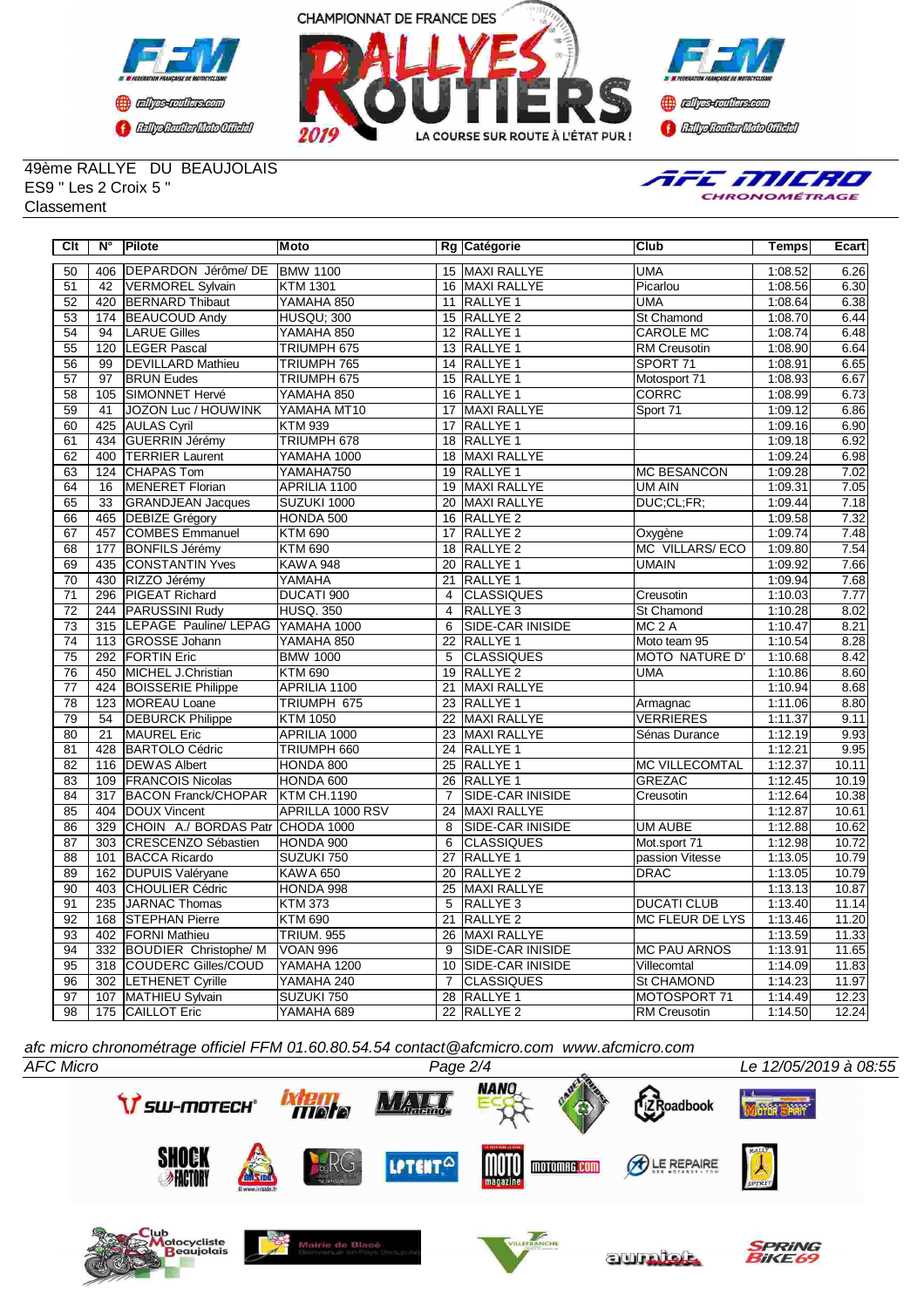





49ème RALLYE DU BEAUJOLAIS ES9 " Les 2 Croix 5 " Classement



| Clt              | N°              | Pilote                       | <b>Moto</b>          |                   | Rg Catégorie            | Club                   | <b>Temps</b> | <b>Ecart</b> |
|------------------|-----------------|------------------------------|----------------------|-------------------|-------------------------|------------------------|--------------|--------------|
| 99               | 483             | <b>GILLARD Quentin</b>       | KAWAS <sub>650</sub> | $\mathbf{1}$      | <b>ANCIENNES</b>        | <b>UMA</b>             | 1:14.54      | 12.28        |
| 100              | 309             | <b>HAULTCOEUR Thibaud</b>    | HONDA 750            | 8                 | <b>CLASSIQUES</b>       | Chablis M. Verte       | 1:14.55      | 12.29        |
| 101              | 130             | <b>BAUMGARTNER Jérôme</b>    | YAMAHA 847           | 29                | <b>RALLYE 1</b>         | <b>Passion Vitesse</b> | 1:14.79      | 12.53        |
| 102              | 410             | <b>ROUX Nicolas</b>          | <b>KTM 1290</b>      | 27                | <b>MAXI RALLYE</b>      | CMB                    | 1:14.92      | 12.66        |
| 103              | 104             | <b>PREUDHOMME Benjami</b>    | SUZUKI 750           | 30                | <b>RALLYE 1</b>         | <b>Circuit Carole</b>  | 1:14.94      | 12.68        |
| 104              | 233             | <b>COLLIOT Philippe</b>      | HONDA 500            | 6                 | RALLYE <sub>3</sub>     | Avenir Moto            | 1:15.34      | 13.08        |
| 105              | 462             | <b>FELLMANN Eddy</b>         | <b>KTM 690</b>       | $\overline{23}$   | <b>RALLYE 2</b>         |                        | 1:15.55      | 13.29        |
| 106              | 261             | COUDURIER Thierry            | YAMAHA 350           | $\overline{2}$    | ANCIENNES               | Arbusigny              | 1:15.56      | 13.30        |
| 107              | 493             | <b>BROUDER Pol/SABOT V</b>   | CHODA 1300           | 11                | <b>SIDE-CAR INISIDE</b> |                        | 1:15.98      | 13.72        |
| 108              | 409             | <b>OLSCHEWSKI William</b>    | <b>BMW 1000</b>      | 28                | <b>MAXI RALLYE</b>      |                        | 1:16.14      | 13.88        |
| 109              | 416             | <b>BAUDIN Guilhem</b>        | <b>KTM990</b>        | $\overline{29}$   | <b>MAXI RALLYE</b>      |                        | 1:17.16      | 14.90        |
| 110              | 291             | <b>THEILLAC Thierry</b>      | DUCATI 900           | 9                 | <b>CLASSIQUES</b>       | Angoumoisin            | 1:17.33      | 15.07        |
| 111              | $\overline{91}$ | <b>GRATIOT Caroline</b>      | HONDA 600            | $\overline{31}$   | RALLYE <sub>1</sub>     | <b>ASPI RACING</b>     | 1:17.43      | 15.17        |
| 112              | 473             | <b>BERGER Aymeric</b>        | <b>APRILIA 125</b>   | $\overline{7}$    | RALLYE <sub>3</sub>     |                        | 1:17.45      | 15.19        |
| $\overline{113}$ | 167             | <b>MOLINET Denis</b>         | <b>KAWA 650</b>      | 24                | <b>RALLYE 2</b>         | <b>MC Dauphinois</b>   | 1:17.58      | 15.32        |
| 114              | 115             | <b>IDELACROIX Alain</b>      | TRIUMPH 765          | $\overline{32}$   | RALLYE <sub>1</sub>     | <b>STANISLAS MC</b>    | 1:18.20      | 15.94        |
| 115              | 234             | ZABRONIECKA Sylvie           | <b>KTM 390</b>       | 8                 | <b>RALLYE 3</b>         | <b>Avenir Moto</b>     | 1:18.27      | 16.01        |
| 116              | 44              | <b>BASELLO Florent</b>       | HONDA 1000           | 30                | <b>MAXI RALLYE</b>      | <b>CORRC</b>           | 1:18.80      | 16.54        |
| 117              | 172             | <b>SCHMUCK Patrick</b>       | YAMAHA 530           | 25                | <b>RALLYE 2</b>         | <b>UM Marne</b>        | 1:19.02      | 16.76        |
| 118              | 311             | <b>GUILHOT Frédéric/ FAN</b> | TRIUMPH 955          |                   | 12 SIDE-CAR INISIDE     | <b>GUID:VELLAV</b>     | 1:19.09      | 16.83        |
| 119              | 304             | MENARD Frédéric              | KAWA KLR 650         | 10                | CLASSIQUES              | <b>TP 55</b>           | 1:19.20      | 16.94        |
| 120              | 173             | <b>MESSEGHEM Christian</b>   | <b>KAWA 650</b>      | $\overline{26}$   | <b>RALLYE 2</b>         | Comminge               | 1:19.49      | 17.23        |
| 121              | 472             | <b>BERGER Yanis</b>          | YAMAHA 125           | 9                 | RALLYE <sub>3</sub>     |                        | 1:19.50      | 17.24        |
| 122              | $\overline{31}$ | <b>POTIER Guillaume</b>      | DUCATI 1260          | 31                | MAXI RALLYE             | <b>MS Nimois</b>       | 1:19.56      | 17.30        |
| 123              | 236             | <b>CRESCENCIO Pédro</b>      | <b>KAWA 200</b>      | 10 <sup>°</sup>   | RALLYE <sub>3</sub>     | <b>ASMACO</b>          | 1:20.25      | 17.99        |
| 124              | 169             | MANEUF Serge                 | <b>KTM 640</b>       | 27                | RALLYE <sub>2</sub>     | AM <sub>S</sub>        | 1:20.85      | 18.59        |
| 125              | 422             | <b>FOURNIER Martial</b>      | SUZUKI 750           | 33                | <b>RALLYE 1</b>         |                        | 1:21.22      | 18.96        |
| 126              | 401             | <b>FONTESSE Sébastien</b>    | <b>KTM 990</b>       | $\overline{32}$   | <b>MAXI RALLYE</b>      |                        | 1:21.37      | 19.11        |
| 127              | 30              | MOTTAZ Rémi                  | <b>HONDA 1300</b>    | 33                | <b>MAXI RALLYE</b>      | <b>MBG MOTO</b>        | 1:21.80      | 19.54        |
| 128              | 55              | <b>LAMOUR Marc</b>           | <b>HONDA 1100</b>    | 34                | <b>MAXI RALLYE</b>      | Val Seine 76           | 1:22.75      | 20.49        |
| 129              | 58              | <b>BOURGEOIS Frédéric</b>    | <b>KTM 1290</b>      | 35                | <b>MAXI RALLYE</b>      | <b>MC Carole</b>       | 1:24.42      | 22.16        |
| 130              | 408             | <b>TRICOT Roland</b>         | <b>BMW 1200</b>      | $\overline{36}$   | <b>MAXI RALLYE</b>      | Section moto Lille     | 1:25.29      | 23.03        |
| 131              | 251             | <b>GERMANIQUE Pascal</b>     | KTM 390 DUKE         | 11                | <b>RALLYE 3</b>         | <b>MC VERO</b>         | 1:25.43      | 23.17        |
| 132              | 492             | GILLARD Laurent/GUETT        | SUZUKI 1400          | 13                | SIDE-CAR INISIDE        | <b>UMA</b>             | 1:26.45      | 24.19        |
| 133              | $\overline{37}$ | <b>NOVET Thibaut</b>         | <b>KTM</b>           | 37                | <b>MAXI RALLYE</b>      | Dauphinois             | 1:27.00      | 24.74        |
| 134              | 319             | GUGLIELMI Séverine / B       | HONDA 829            | 14                | SIDE-CAR INISIDE        | MC AIX en PRO          | 1:27.32      | 25.06        |
| 135              | 460             | <b>LECOURT Thibault</b>      | YAMAHA 600           | $\overline{28}$   | <b>RALLYE 2</b>         |                        | 1:27.59      | 25.33        |
| 136              | 262             | ZABRONIECKA Joël             | <b>KAWA 400</b>      | 3                 | ANCIENNES               | <b>Avenir Moto</b>     | 1:27.87      | 25.61        |
| 137              | 413             | <b>GALEN Jason</b>           | TRIUMPH 1050         | 38                | <b>MAXI RALLYE</b>      |                        | 1:28.11      | 25.85        |
| 138              | 245             | <b>ILEMASSON Julien</b>      | HONDA 500            | $12 \overline{ }$ | RALLYE <sub>3</sub>     | Oxygène                | 1:31.64      | 29.38        |
| 139              | 476             | DAVID Isabelle               | YAM; 125             |                   | 13 RALLYE 3             | <b>CMPNDA</b>          | 1:41.45      | 39.19        |

## **Non-Partants**

|  |  | 494<br>−⊷ | AVILL<br>$^{\prime\prime}$<br>… iaud/⊑″ | 1000<br>⌒<br>IACM. |  | ----<br>` INISID∟<br>.<br>SID I<br>- . <b>.</b> . |  |  |  |
|--|--|-----------|-----------------------------------------|--------------------|--|---------------------------------------------------|--|--|--|
|--|--|-----------|-----------------------------------------|--------------------|--|---------------------------------------------------|--|--|--|

# **Sous réserve d'homologation par le jury**